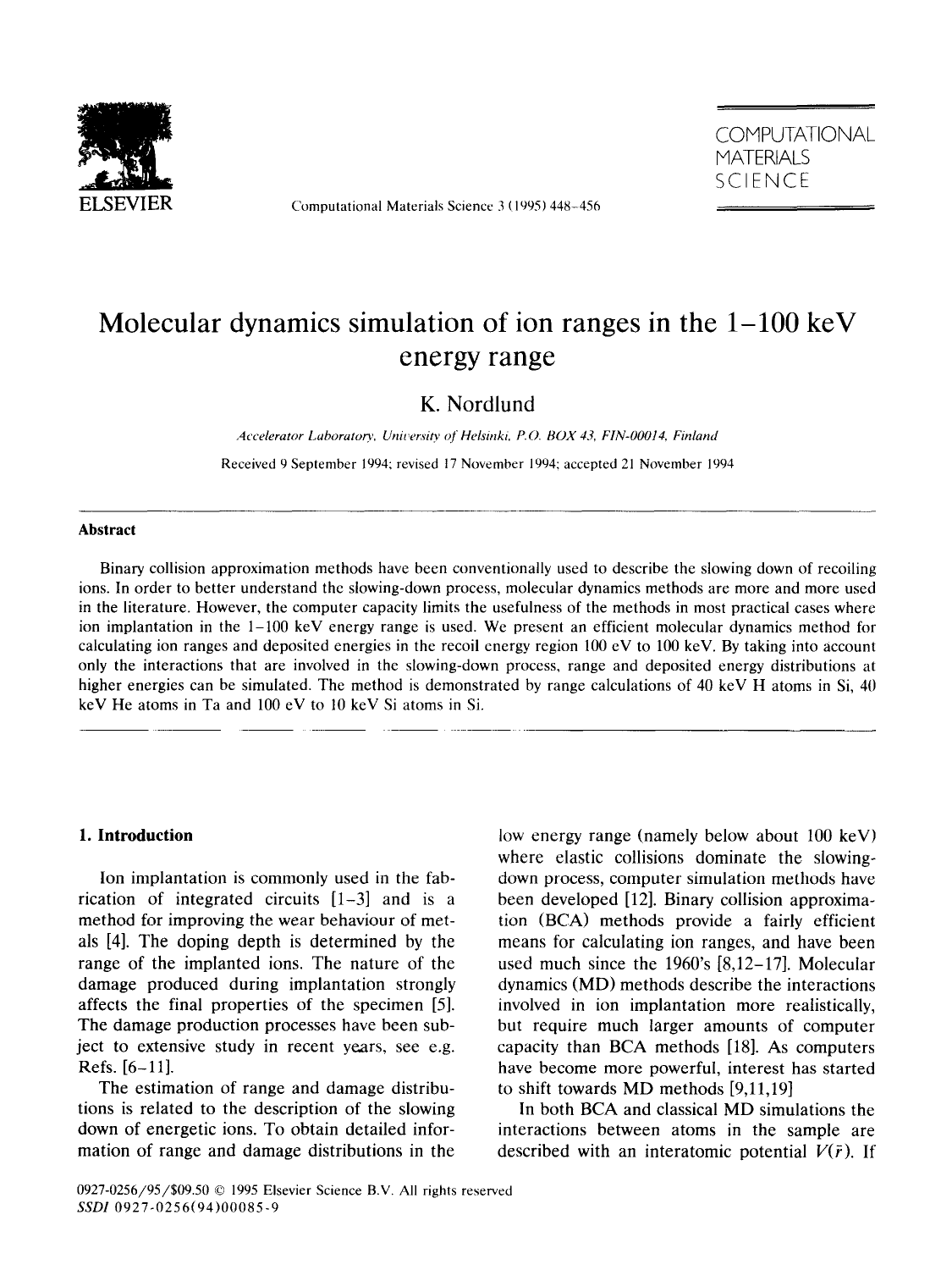the potential is assumed to depend only on the distance  $r$  between two atoms  $i$  and  $j$ , it can be written in the form

$$
V_{ij}(r) = \frac{Z_i Z_j e^2}{r} \phi(r), \qquad (1)
$$

where the Coulombic term denotes the repulsion between the bare nuclei and the function  $\phi(r)$ the screening of the nuclei due to the electron cloud [13]. The electronic stopping is taken into account as a frictional force.

In the forthcoming sections we will point out some problems of BCA simulations in calculating ion ranges, and illustrate why ordinary MD methods are not suited for calculations of range distributions of high-energy ions. We proceed by presenting new principles for calculating ion ranges and show that our method overcomes several of the drawbacks of both BCA and ordinary MD simulations.

## 2. **Problems in binary collision approximation methods**

In BCA calculations the movement of the atoms in the implanted sample is usually treated as a succession of individual collisions between the recoil ion and atoms in the sample. For each individual collision the classical scattering integral is solved by numerical integration [17].

The impact parameter used in the scattering integral is determined either from a stochastic distribution (in programs like TRIM [12,20]) or in a way that takes into account the crystal structure of the sample [17]. The former method is suitable only in simulations of implantation into amorphous materials.

cessfully used in describing many physical pro- MD simulations have been very little used for cesses, they have some obstacles to describing the calculating ion ranges at keV and higher enerslowing-down process of energetic ions realisti- gies. The main reason is that the MD methods cally. Owing to the basic assumption that colli- used so far require very much larger amounts of sions are binary, problems arise when trying to computer capacity than BCA calculations. One take multiple interactions into account  $[13,17]$ . reason for this is that the BCA approach of Also, the form of the scattering integral does not numerically solving the scattering integral reallow for incorporating angle-dependent poten- quires fewer calculation steps than solving the tials, which are necessary to describe covalently equations of motion.

bonded materials like silicon [21,22]. These factors make it difficult to describe collision cascades realistically in BCA simulations.

#### 3. **Problems in molecular dynamics simulations**

In molecular dynamics simulations the time evolution of a system of atoms is calculated by solving the equations of motion numerically. In the Newtonian formalism the force  $\overline{F}_i$  acting on an atom *i* in the system is calculated as

$$
\overline{F}_i(\overline{r}_i) = \sum_{j \neq i} \overline{F}_{ij}(r_{ij}) = -\sum_{j \neq i} \nabla V_{ij}(r_{ij}), \qquad (2)
$$

where  $\overline{F}_{ii}$  is the force acting between atoms *i* and j and  $V_{ii}$  ( $r_{ii}$ ) is the potential energy function given in Eq.  $(1)$ . The sum over j is taken over all atoms whose interaction with atom *i* is stronger than a threshold value  $V_{\text{min}}$  [23].

By incorporating a sum in Eq. (2) that depends on the positions of three or more atoms, one can include angular-dependent potentials in MD calculations [21].

When the forces  $F_i$  have been calculated for all moving atoms in the system, the equations of motion for the system are solved using some suitable algorithm, for instance the one given in Ref. [24]. The solution yields the change in the atom positions, velocities and accelerations over a finite time step  $\Delta t$ . The smaller the time step is, the more accurate is the solution of the equations of motion. After the changes have been performed the process is continued by calculating the forces in the new positions.

Thus, contrary to BCA methods, all interactions experienced by an atom are taken into consideration simultaneously in MD simulations.

Although the BCA methods have been suc- Despite their wide use in other fields of physics,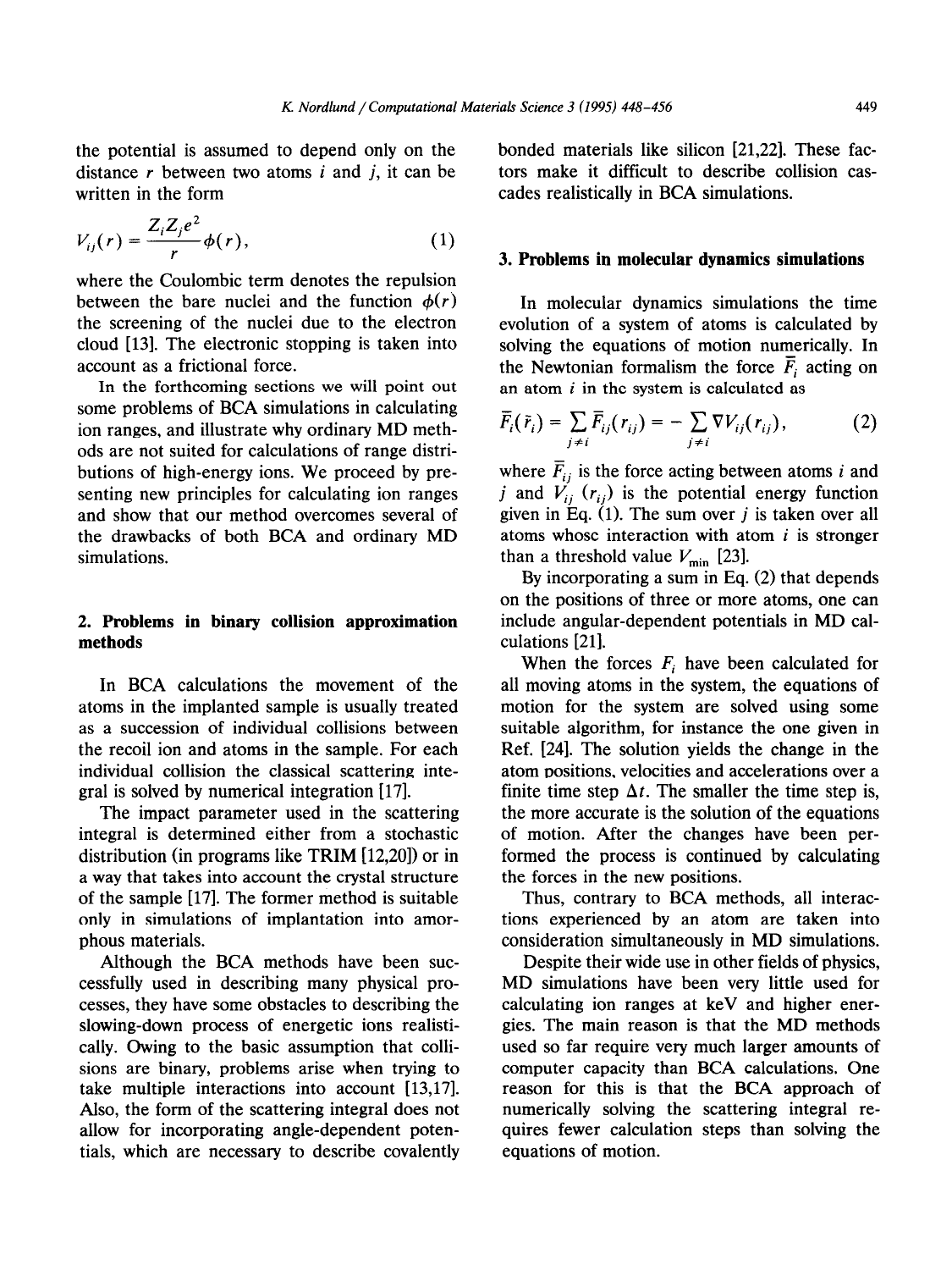Another reason is that when calculating ion ranges with BCA simulations, it is sufficient to calculate the motion of the recoil atom. In conventional MD simulation methods (see e.g. Refs [9,11,18,25,26]) the movements of all energetic ions have been calculated. Recently some schemes where weak interactions are neglected have been presented when treating collision cascades [27,281.

In calculating ion ranges and deposited energies at high energies ( $\geq 1$  keV), the interactions between the recoil ion and its nearest neighbours are much stronger than the interactions between lattice atoms. It would therefore seem natural to treat only the recoil ion interactions. This approximation is hereafter called the recoil interaction approximation (RIA).

In the next section we will describe our MD method for calculating ion ranges using the RIA and relatively few atoms in the simulation cell.

## 4. **Method for calculating ranges of high energy ions using MD simulations**

To calculate ranges of ions with keV and higher energies we have modified the computer code MOLDY used previously in our laboratory to describe the slowing down of low-velocity atoms [29]. The modified code has been successfully used for range calculations in earlier publications [7,30], but to date no detailed description of the range calculation method has been given.

For efficiency the MOLDY range code uses a small simulation cell for the range calculation. However, the MOLDY code does not employ the RIA.

For performing RIA calculations a new program, MDRANGE [31], has been written. It was designed specifically for high-energy MD calculations and leaves out many redundant features in the original MOLDY code. Unless otherwise stated, the features described below apply both to the MOLDY and MDRANGE programs.

Our simulation algorithms are based on the conventional Newton formalism described above. A Verlet neighbour list [32] is employed to make the simulations more efficient. During each time step, the interactions of all atoms with their



Fig. 1. Conservation of energy during an initial displacement calculation in the MDRANGE program.

neighbours in the simulation cell are calculated. In the MDRANGE program one can also choose to use the RIA during a range calculation.

To obtain realistic thermal displacements of the atoms in the sample an initial displacement calculation is performed at the beginning of each range calculation. The atom positions in the simulation cell are initialized to a crystalline or amorphous structure. The atoms are given initial velocities in random directions according to the Maxwell velocity distribution for a desired simulation temperature *T.* A simulation of thermal movement is performed to yield realistic displacements from the initial sites. The simulation is carried out until the average temperature taken over the last 100 times steps yields the desired temperature *T* (within the error bounds).

In the initial displacement calculation periodic boundary conditions [23] and a constant time step are used. The calculation can also be used to test the stability of the solution of the equations of motion. In Fig. 1 the kinetic, potential and total energy in a simulation cell of 512 silicon atoms is shown for a 1000 fs simulation of movement at 300 K. The time step employed in the simulation was 1 fs. The simulation was performed with the MDRANGE program.

If all interactions between the lattice atoms are calculated during the actual range calculation, an attractive interatomic potential is employed to treat the interactions between lattice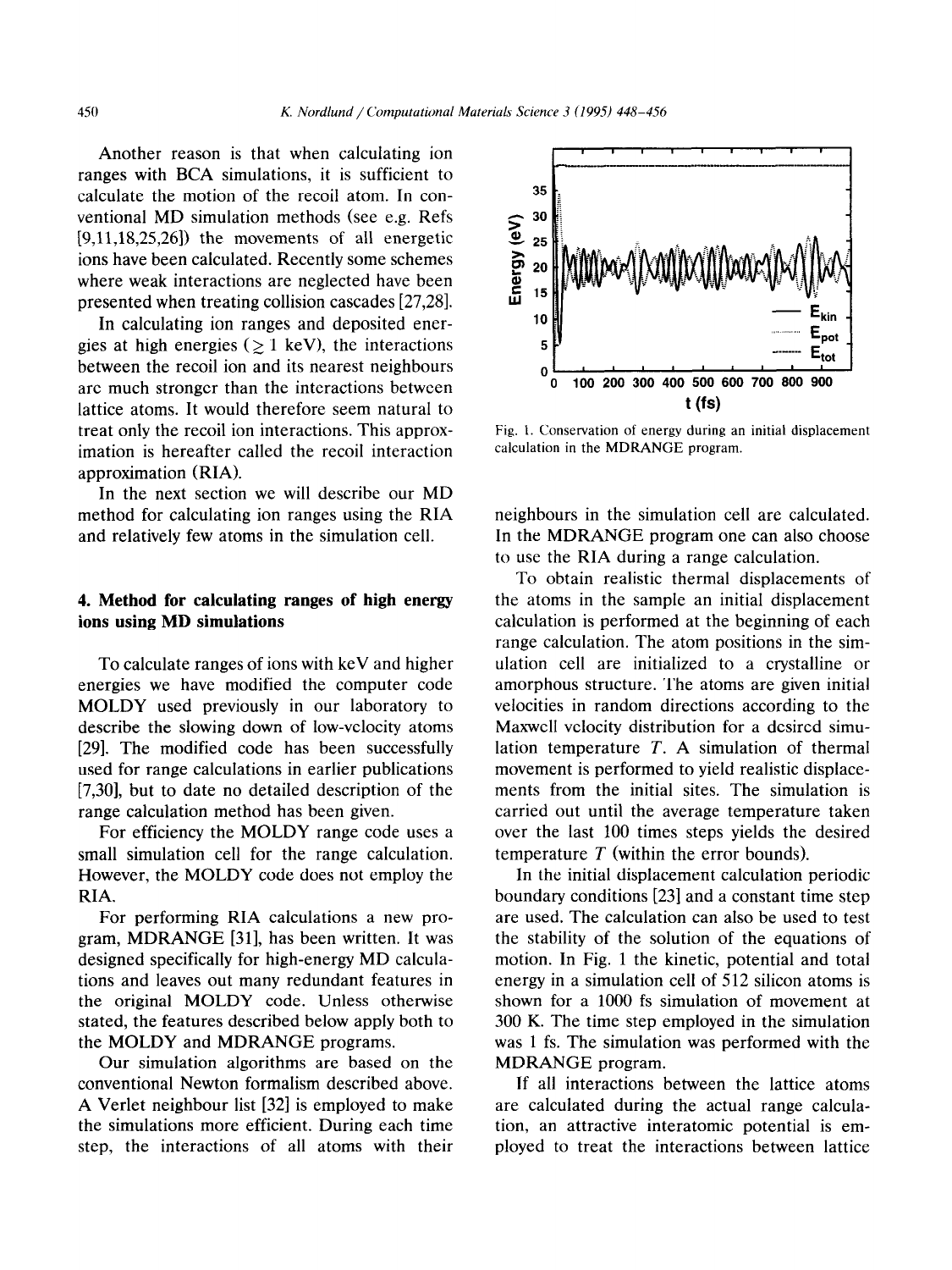atoms. In the RIA lattice-lattice interactions are not calculated. The lattice atoms which do not interact with the recoil atom are held fixed at the positions they obtained in the initial displacement calculation. When they start to interact with the recoil atom they are given the velocity vector they obtained in the initial displacement calculation.

The interaction between the recoil atom and the lattice atoms is always described by a two-body repulsive potential.

In addition to the RIA, two features in our method differ significantly from typical MD simulations: the selection process of the time step, and the treatment of the simulation cell borders.

#### 4.1. *Time step*

During the actual range ("recoil event") calculation, when drastic changes occur in the maximum atom velocity in the system, a variable time step  $\Delta t$  is employed to speed up the simulations. Three criteria are used to determine  $\Delta t$ . Firstly, the time step is made inversely proportional to the recoil velocity  $\nu$  using a proportionality constant  $k<sub>t</sub>$ . This approach is used e.g. in Ref. [24]. However, detailed analysis of very strong collisions in the keV energy range showed that the solution of the equations of motion did not describe strong collisions realistically if the time step was calculated from  $k<sub>i</sub>$  alone. To obtain smaller time steps in strong collisions, the time step is also made inversely proportional to the product of the total force *F* the recoil atom experiences and its velocity  $v$  using a proportionality constant  $E_t$ . Since large increases of the time step make the solution of the equations of motion inexact [24], the value of the time step is never allowed to increase more than 10% from its previous value.

The final time step is determined from the criterion yielding the smallest value, that is

$$
\Delta t_{\text{new}} = min\left(\frac{k_t}{v}, \frac{E_t}{Fv}, 1.1 \Delta t_{\text{old}}\right). \tag{3}
$$

With smaller values of *k,* and *E,* the error in the solution of the equations of motion gets smaller. On the other hand, the simulations get slower with small values of  $k_t$  and  $E_t$ , so it is advantageous to use the biggest possible values of *E,* and *k,* that do not affect the simulation results.

## 4.2. *Simulation cell*

In practical MD calculations the criterion that the potential between two atoms must be above a threshold value of  $V_{\text{min}}$  for the interaction to be taken into account is replaced by defining a critical radius  $r_0$  so that  $V(r_0) \le V_{\text{min}}$ . The interaction between two atoms is included in the calculations only if their distance from each other is less than  $r_0$ . For typical repulsive interatomic potentials, like the commonly used ZBL (universal) repulsive potential [12],  $r_0$  typically has a value between 2 and 3 A.

The most important criterion for selecting the size of the simulation cell during a recoil event calculation is that all atoms nearer than  $r_0$  to the recoil atom must be present at all times during the simulation. Since the radius  $r_0$  usually has a value around  $3 \text{ Å}$ , a simulation cell with a side length of  $10-15$  Å is large enough to contain all atoms that interact with the recoil atom. This typically amounts to a cell containing 50-100 atoms.

Because of efficiency considerations it is advantageous to keep the simulation cell as small as possible. On the other hand it is guite clear that a cell with a side length of  $10-15$  Å cannot contain the entire path of an implanted ion in the keV energy range that may move several hundreds or thousands of ångstroms in the implanted sample. Therefore, a mechanism for ensuring that the recoil atom is always surrounded by lattice atoms is needed. Using conventional periodic boundary conditions would not be realistic, since the recoil atom would move in a simulation cell damaged by its own previous motion,

We have developed a translation method for ensuring that the recoil atom moves in a structure unaffected by its previous motion. The method is similar to translation techniques used in BCA simulations [17], but has to our knowledge not been used earlier in MD simulations together with the RIA.

In our approach critical distances  $R_{S_i}$  are defined for the three space coordinates  $i = 1,2,3$ . If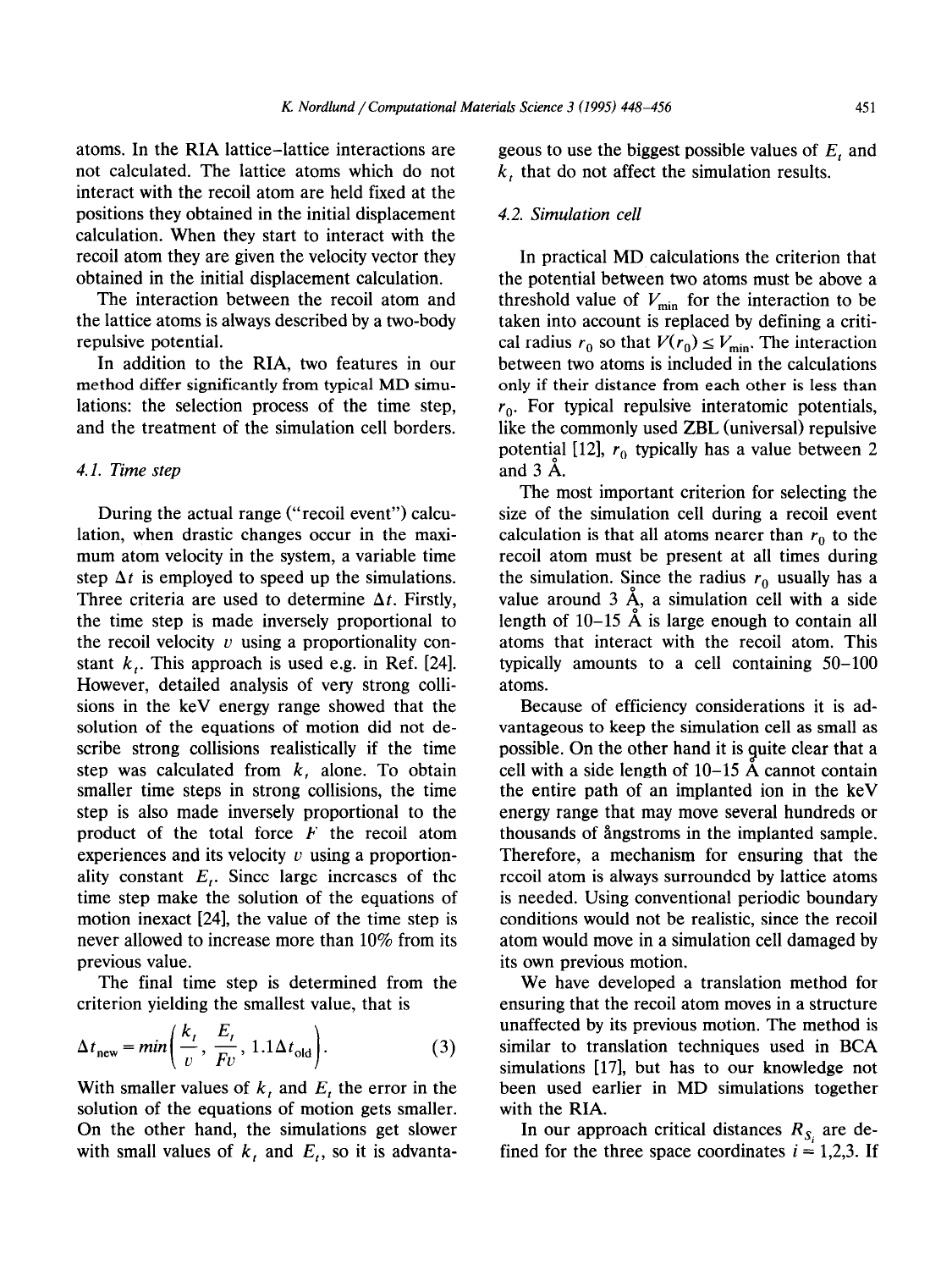

Fig. 2. Schematic two-dimensional view of the way atoms are moved during the calculation of ion ranges. In the figure a two-dimensional view of the simulation cell is shown before (a) and after (b) the atoms have been moved. In (a) the recoil atom (which is marked with a grey interior) has come closer than  $R<sub>S</sub>$ , to the simulation cell border. When this has happened, all atoms within the shaded area are moved away from the cell border, and new atoms that have not been affected by the ion movement are placed in front of the recoil atom.

the recoil atom during the simulation gets nearer than  $R_{S_i}$  to the simulation cell border, for any coordinate  $i$ , then the recoil atom and all atoms surrounding it are moved this distance  $R_{S_i}$  away from the simulation cell border. The moved atoms retain their previous velocities and accelerations. The moving of atoms creates an empty region in the simulation cell "in front of' the recoil atom, which is filled with atoms whose positions and velocities are taken from an initial displacement calculation described above. The process is illustrated in Fig. 2.

In this way movement of the recoil atom can be simulated in an arbitrarily large sample without including more than a few hundred atoms in the simulations.

The size of  $R_{S_i}$  must obviously be  $\geq r_0$  and less than half the size of the simulation cell. In simulating crystalline materials it is often advantageous to select  $R_{s_i}$  to equal the size of the unit cell or some integer fraction of the unit cell size.

Open boundary conditions are applied to the cell to prevent cascade damage from spreading back in the simulation cell over the borders.

#### *4.3. Structure of the sample*

The simulation codes MOLDY and MDRANGE support several different sample structures. The atom coordinates of all atoms except the recoil atom are read in from a file at the beginning of the simulation. Crystalline and amorphous materials can be simulated by using perfect lattice positions or an amorphous structure obtained e.g. from ab initio MD calculations [33]. Any number of different isotopes or elements can be included in the structure.

In simulating polycrystalline materials the grain size is calculated using a Gaussian distribution from an average grain size and a value defining the variance from the average size. During the recoil event calculation, each time the grain boundary is reached the recoil atom is injected into a new grain. The orientation of each grain is selected randomly. In this way polycrystalline nanostructures can be simulated.

The program also supports simulation of multilayered structures with an arbitrary number of layers. For each layer the atom coordinates are read in from a separate file, and the layer is given a depth region ( $z_{min}$ ,  $z_{max}$ ) in which the recoil atom will enter the layer. The only restriction on the different layer structures is that the size of the simulation cell must always remain the same.

Several layer structures can be placed in the same z region, and given different probabilities for occurring. The type of the atoms within a layer structure can be selected randomly. These features allow simulation of ion implantation even into very complex sample structures.

In this paper results of simulations in amorphous, crystalline and polycrystalline structures are presented (cf. Section 5).

#### 4.4. *Recoil event calculation*

The simulation of one recoil event is initiated by placing the recoil atom a few A outside the simulation cell, and giving it the desired energy and velocity direction. The initial position of the atom is selected randomly. The surface of the simulation cell is set at  $z = 0$ ; no moving of the cell atoms is performed until the z coordinate of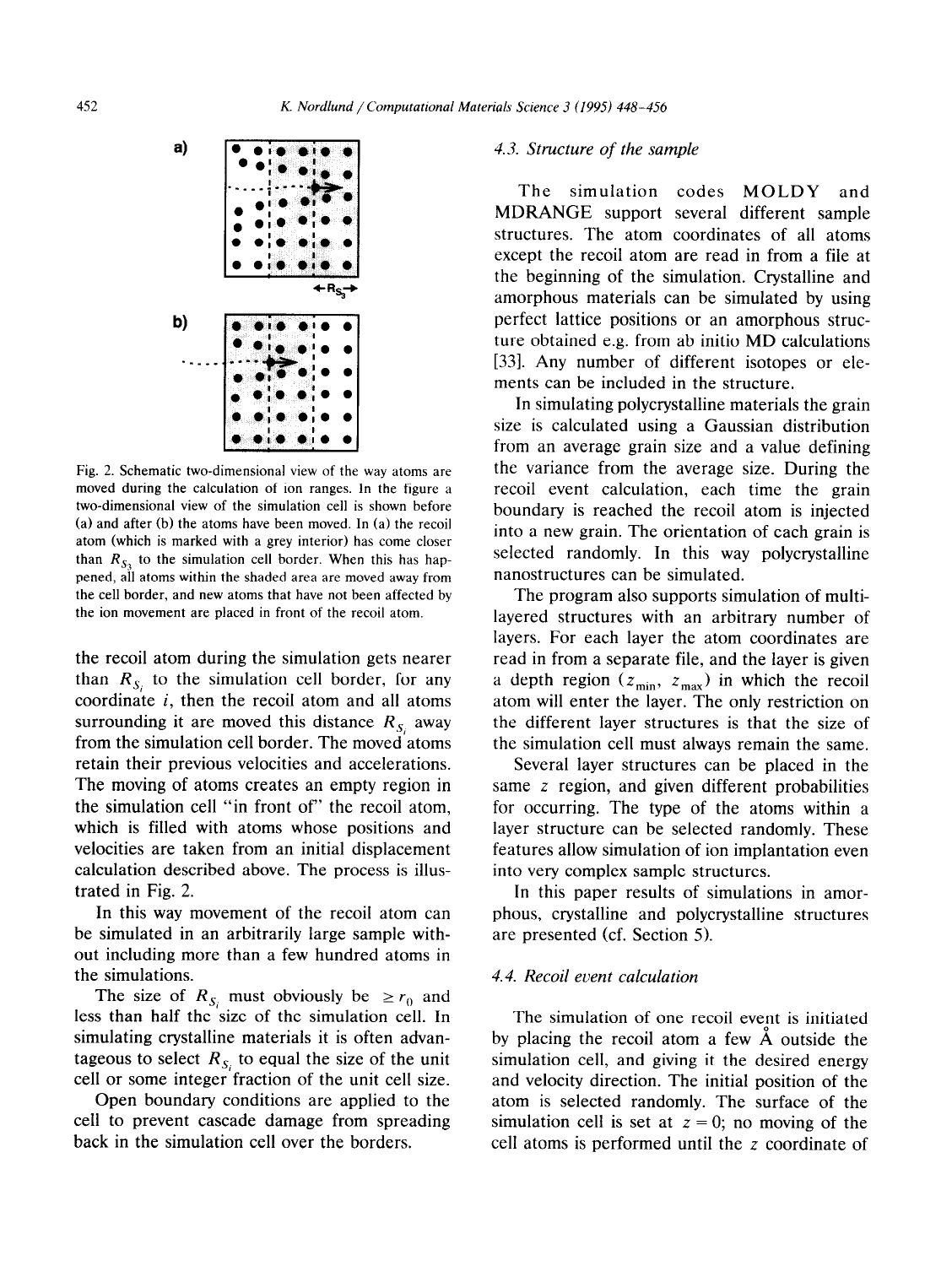the recoil atom has become greater than  $R_{S_3}$ . The movement of the recoil atom is then followed until it has slowed down below some threshold energy, e.g. 1 eV. The movement of the simulation cell atoms is stored during the calculation, and taken into account when the final range of the recoil atom is calculated.

The electronic stopping  $S<sub>e</sub>$  is incorporated in the simulations by subtracting the recoil atom velocity with

$$
\Delta v = \Delta t \frac{S_e}{m} \tag{4}
$$

(where *m* is the ion mass) at each time step.

To obtain a reliable range distribution, the ranges of at least a few thousand recoils are simulated.

To obtain a theoretical estimate of primary damage the nuclear and electronic deposited energies  $F_{\text{D}_n}(z)$  and  $F_{\text{D}_n}(z)$ , respectively, are also calculated during the range simulation. The energy losses of the recoil atom are evaluated for each time step and stored in arrays as a function of the depth. The nuclear energy loss is calculated by subtracting the electronic energy loss obtained from Eq. (4) from the total energy loss of the recoil ion. The final deposited energy distributions are obtained by taking the average of the distributions of each individual recoil event.

## **5. Test of the method and discussion**

To test our simulation method a number of implantation simulations were carried out. The ions and ion energies were selected to test implantation at ion velocities encompassing two orders of magnitude. Different pairs of ions and sample structures were selected to test implantation of both light and heavy ions into both light and heavy backings. All the implantations used for the tests have been previously studied in our laboratory [7,25,30,34]. The simulations are listed in Table 1.

For the implantations in silicon (numbers 1, 2 and 4-6 in the table) the angle of incidence was

Table 1

Range results for the various simulations. The error given for the range is the statistical error of the simulation, and does not take into account the uncertainties of the nuclear and electronic stoppings. The MOLDY program was used to perform full MD simulations, whereas the MDRANGE program used the RIA. The efficiency factor in the last column tells how many events were calculated in one CPU hour on a Decstation 3100 using the Ultrix operating system. Since the TRIM91 program is usually run on a PC platform, the TRIM efficiency factor is given for simulations performed on an IBM PC-compatible 386SX computer with a 33 MHz clock speed

| Implantation                                        | Program        | Mean range<br>$(\AA)$ | <b>Straggling</b><br>$\rm(\AA)$ | Effect        |
|-----------------------------------------------------|----------------|-----------------------|---------------------------------|---------------|
|                                                     |                |                       |                                 | (events/CPUh) |
| 1. 10 keV $^{30}$ Si $\rightarrow$ a-Si             | <b>MOLDY</b>   | $\pm$ 3<br>172        | 93<br>$\pm$ 2                   | 81            |
| $(10 \text{ keV} \hat{=} 2.53 \text{ Å}/\text{fs})$ | <b>MDRANGE</b> | 170<br>$\pm$ 1        | 87<br>$+1$                      | 1200          |
|                                                     | TRIM           | 185<br>±1             | 82<br>$\pm$ 1                   | 4700          |
| 2. 40 keV $\mathrm{^1H} \rightarrow c\text{-Si}$    | <b>MOLDY</b>   | 4580<br>$\pm 20$      | 727<br>±7                       | 2.9           |
| $(40 \text{ keV} \hat{=} 27.8 \text{ Å}/\text{fs})$ | <b>MDRANGE</b> | 4555<br>±6            | 738<br>± 3                      | 51            |
|                                                     | <b>TRIM</b>    | 4140<br>$\pm 10$      | 664<br>± 3                      | 6300          |
| 3.40 keV He $\rightarrow$ Ta                        | <b>MOLDY</b>   | $\pm 20$<br>1540      | 810<br>$\pm 10$                 | 2.5           |
| $(40 \text{ keV} \hat{=} 13.9 \text{ Å}/\text{fs})$ | <b>MDRANGE</b> | 1490<br>$+20$         | ±10<br>760                      | 46            |
|                                                     | <b>TRIM</b>    | 1280<br>$\pm 10$      | 602<br>± 3                      | 1400          |
| 4. 1 keV $^{30}$ Si $\rightarrow$ c-Si              | <b>MOLDY</b>   | $31.2 \pm 0.2$        | $\pm$ 0.1<br>21                 | 550           |
| $(1 \text{ keV} \hat{=} 0.80 \text{ Å}/\text{fs})$  | <b>MDRANGE</b> | $32.5 \pm 0.3$        | $\pm$ 0.2<br>22 <sub>1</sub>    | 7400          |
| 5.300 eV $^{30}$ Si $\rightarrow$ c-Si              | <b>MOLDY</b>   | $11.6 \pm 0.1$        | $6.3 \pm 0.1$                   | 830           |
| $(300 \text{ eV} \hat{=} 0.44 \text{ Å}/\text{fs})$ | <b>MDRANGE</b> | $12.1 \pm 0.1$        | $6.2 \pm 0.1$                   | 13000         |
| 6. 100 eV $^{30}$ Si → c-Si                         | <b>MOLDY</b>   | $5.09 \pm 0.03$       | $2.50 \pm 0.01$                 | 900           |
| $(100 \text{ eV} \hat{=} 0.25 \text{ Å}/\text{fs})$ | <b>MDRANGE</b> | $5.35 \pm 0.02$       | $2.29 \pm 0.01$                 | 30000         |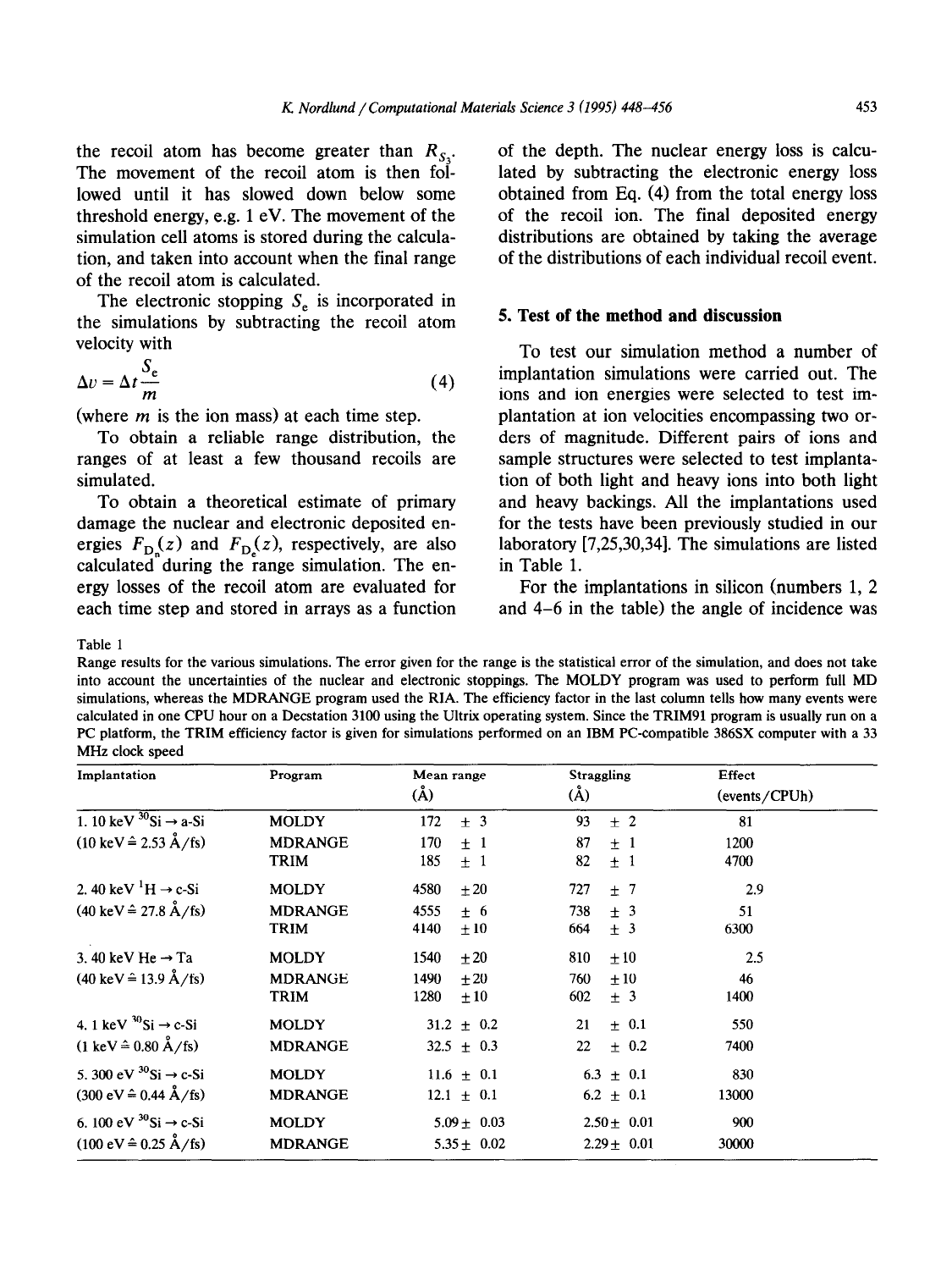tilted  $6^{\circ}$  from the [001] crystal direction against the [OlO] direction. The initial position of the recoil atom was selected randomly over a square with a side length of 5.43 Å to account for all possible incidence positions in a unit cell in silicon. The square was located 2.7 A above the cell surface.

The initial atom coordinates in implantation 2 were the coordinates for amorphous silicon  $(a-Si)$ given in Ref. [33].

During the initial displacement calculation the time step  $\Delta t$  was given the constant value 2 fs. During the range calculation  $\Delta t$  was determined from Eq. (3) with  $k_1 = 0.1$  Å and  $E_1 = 300$  eV. These values we obtained from a number of test simulations where  $k<sub>t</sub>$  and  $E<sub>t</sub>$  were varied.

The structure of Ta in implantation 3 was assumed to be polycrystalline with a grain size much larger than the implantation range. Polycrystallinity was modeled by selecting the implantation angles randomly (the polar angle  $\theta$  between 0 and 45°, the azimuthal angle  $\phi$  between 0 and 360") to describe implantation in all crystal directions. The interatomic potential and electronic stopping employed for all the simulations were those given by Ziegler et al. in Ref. [12].

To give an impression of how much the results The validity of the RIA was tested by compar-<br>of our method and conventional BCA methods ing RIA results to results of full MD calculations



Fig. 3. MD and BCA range profiles of 10 keV Si implantation in a-Si.



Fig. 4. MD and BCA range profiles of 40 keV H implantation in c-Si.

ping and repulsive interatomic potential as the MD simulations. Since the version of the TRIM program used (TRIM91) does not take into account the crystal structure of the sample, the results are not directly comparable. Inspection of Table 1 shows that the MD and TRIM results differ by up to 20%.

## 5. I. *Test of the RLA method*

of our method and conventional BCA methods ing RIA results to results of full MD calculations differ, the high-energy test simulations (implanta-<br>(where all interactions are taken into account). In differ, the high-energy test simulations (implanta-<br>tions 1–3) were also carried out with the TRIM Figs. 3–5 and Table 1 the results of RIA simulations 1–3) were also carried out with the TRIM Figs. 3–5 and Table 1 the results of RIA simula-<br>program commonly used to calculate ion ranges tions have been compared with results from full program commonly used to calculate ion ranges tions have been compared with results from full program uses the same electronic stop-<br>
MD simulations. The results from the full MD MD simulations. The results from the full MD



Fig. 5. MD and BCA range profiles of 40 keV He implantation in Ta.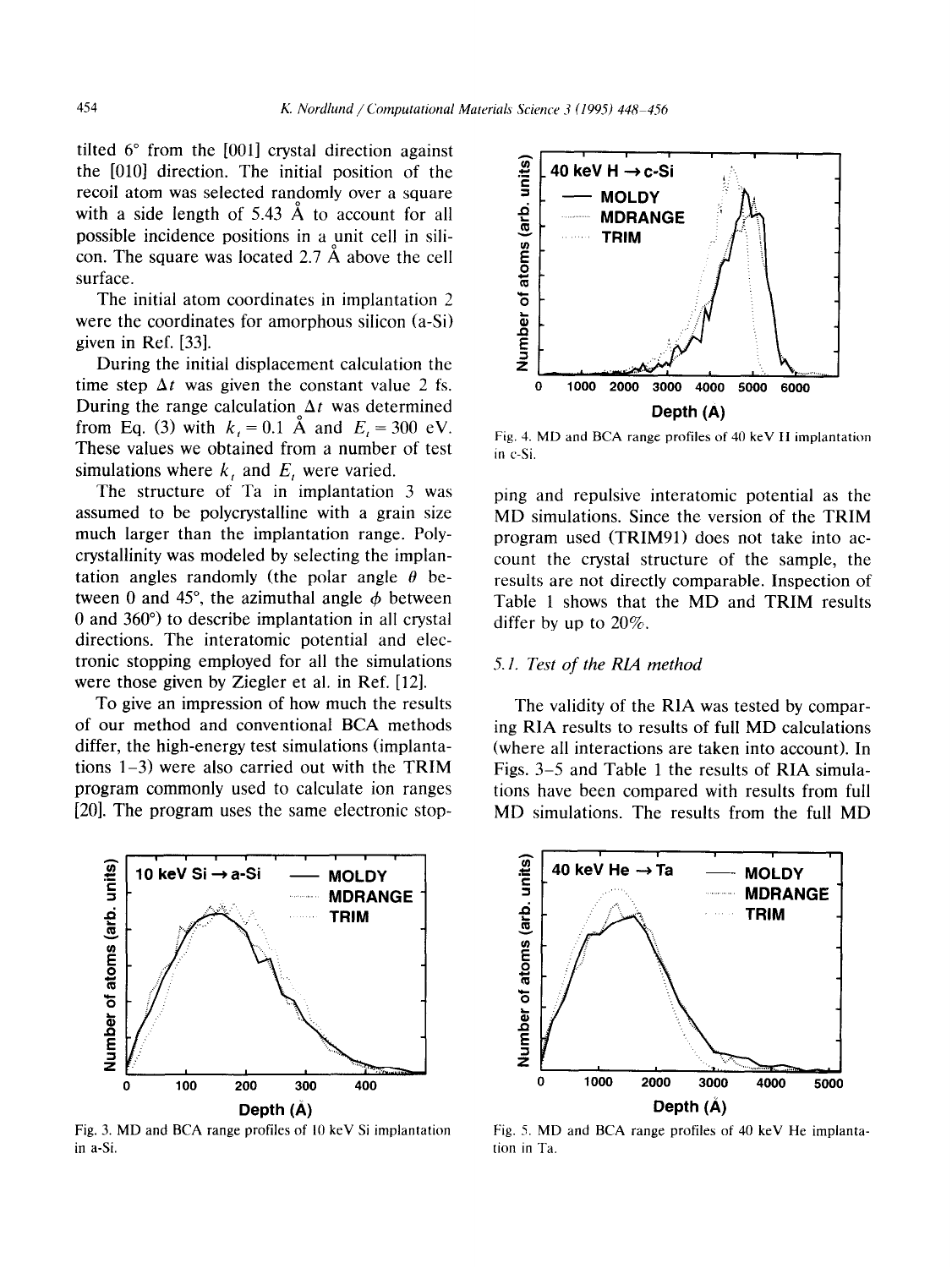simulations in Figs. 3 and 4 have been successfully compared with experimental range profiles in earlier works at our laboratory, see Refs. [7,30].

A very good correspondence between the full MD and RIA results can be seen in the figures and table, indicating that the RIA method is valid at keV energies.

At lower energies the interaction energy between the recoil ion and lattice atoms approaches the energies by which the lattice atoms interact with each other. Therefore one would expect the RIA to break down at sufficiently low energies. Simulations of implantation of  ${}^{30}$ Si into c-Si were performed to find out the low energy limit of the validity of the RIA. The results are given in Table 1. It was found that RIA simulations give practically the same results as full MD calculations at implantation energies as low as 100 eV. Below about 300 eV there is a statistically significant difference in the mean range, but since it is less than one fourth of the interatomic distance 2.35 A, the difference is of very little physical importance.

#### 5.2. *Calculation of deposited energies*

The calculation of deposited energies using the TRIM91 and MDRANGE programs is demonstrated in Fig. 6. The range and deposited nuclear energy distributions for implantation of



Fig. 6. Deposited energies and range profiles for implantation of  $10 \text{ keV}$   $30$ Si in a-Si calculated with the TRIM and MDRANGE programs.

10 keV  $30$ Si in amorphous silicon are shown. The deposited nuclear energy is the energy deposited to primary knock-on atoms by the recoil atom. The deposited energy calculated using the MDRANGE program shows a distinct peak near the sample surface which is not visible in the profile calculated with the TRIM program. The total nuclear deposited energies per implanted ion were 8400 and 7500 eV in the MDRANGE and TRIM simulations, respectively.

The difference shows how the different ways of describing amorphous silicon lead to differences in primary damage distributions.

#### 5.3. *Efficiency of the simulations*

In the last column of Table 1 efficiency figures are given for the simulations. The numbers show that the use of the RIA in the MD simulations is highly advantageous. The RIA simulations performed with MDRANGE are on the average 15 times faster than the corresponding MOLDY simulations. The TRIM program, although run on a slower computer (see the table caption) still performs far better than the MD simulations.

Besides the obvious advantage of shorter calculation times, the RIA method also increases the range of physical problems that can be treated with MD simulations. For instance, implantation at high energies which are much used in the semiconductor industry [l] can now be simulated realistically. Also, the size of the implanted sample is not limited in our method.

We also believe that our method can be developed further to treat, for instance, full collision cascades efficiently. Some provisions have already been made in writing the MDRANGE code to enable it to be expanded to calculate the movement of primary knock-on atoms.

## 6. **Conclusions**

We have presented the first practical method based on molecular dynamics simulations to calculate ion ranges and deposited energies in the l-100 keV energy range. The method combines cell translation techniques and the RIA within